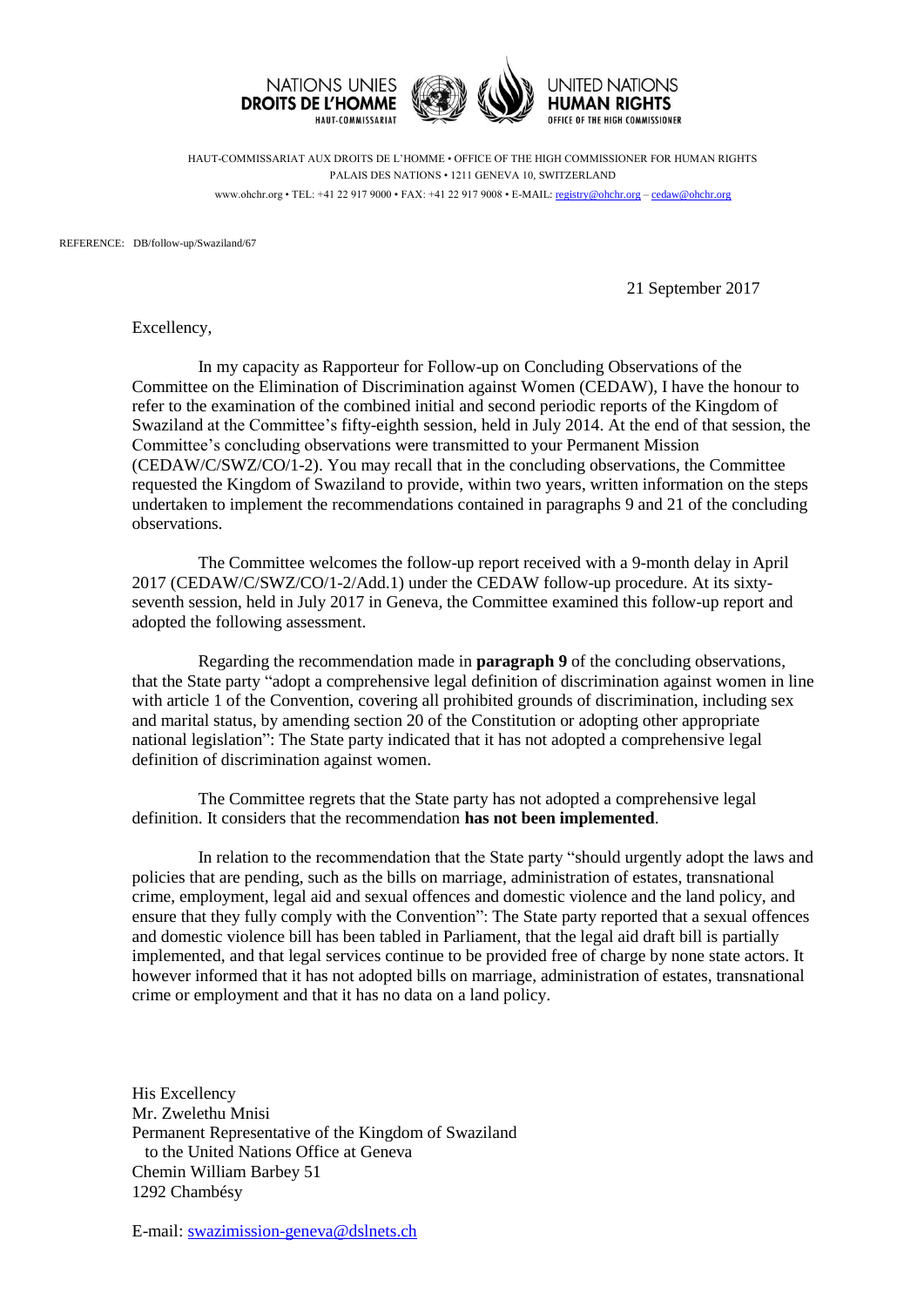

The Committee welcomes advancements in regards to the adoption of a bill on sexual offences and domestic violence. It however regrets that bills on marriage, administration of estates, transnational crime, employment and legal aid, as well as the land policy have not been adopted. It considers that the State party has taken some steps to implement the recommendation, and that the recommendation **has been partially implemented**.

With regards to the recommendation that the State party "widely disseminate the amendment to the Deeds Registry Act of 2012 and ensure its full implementation": The State party reported that dissemination of the Deeds Registry Act of 2012 is in progress through ongoing programmes.

The Committee welcomes the information provided by the State party that dissemination of the Deeds Registry Act of 2012 is in progress. It however regrets the lack of information on the role the amendment on section 16 of this Act, which relates to the registration of titled property in the name of both spouses if they so desire, has in ongoing dissemination programmes and the lack of information on efforts made to ensure the full implementation of the Act. The Committee thus considers that it has **not received sufficient information to assess** whether the recommendation has been implemented.

The Committee recommends that, in relation to **paragraph 9** of the concluding observations, the State party provide, **in its next periodic report,** information on further actions taken to:

1. Adopt a comprehensive legal definition of discrimination against women, in line with article 1 of the Convention, covering all prohibited grounds of discrimination, including sex and marital status, by amending section 20 of the Constitution or adopting other appropriate national legislation.

2. Adopt pending bills on marriage, administration of estates, transnational crime, employment, legal aid, sexual offences and domestic violence and the land policy, and ensure that they fully comply with the Convention.

3. Widely disseminate the amendment to the Deeds Registry Act of 2012 and ensure its full implementation.

With regards to the recommendation made in **paragraph 21** of the concluding observations, that the State party "enact into law the bill on sexual offences and domestic violence without further delay and ensure that it is comprehensive, covering all forms of violence against women, especially marital rape and sexual harassment.": The State party mentioned that the bill on sexual offences and domestic violence was tabled in Parliament in June 2016. It added that views from stakeholders have been delicited, that a capacity building exercise on the bill has been conducted in both houses of parliament, and that it is currently ready for presentation at the house of Assembly. The State party also informed that the bill covers a comprehensive range of articles on domestic violence and sexual offences, including marital rape, sexual harassment, incest and rape.

The Committee welcomes efforts made towards the adoption of a bill on sexual offences and domestic violence and that it has been tabled in Parliament. It positively notes that the bill includes dispositions on marital rape and sexual harassment. It however regrets that the bill has not yet been enacted into law. The Committee considers that the State party has taken some steps to implement the recommendation. It considers the recommendation **has been partially implemented**.

Regarding the recommendation to "encourage reporting of domestic and sexual violence against women and girls": The State party reported that it has an ongoing advocacy program, which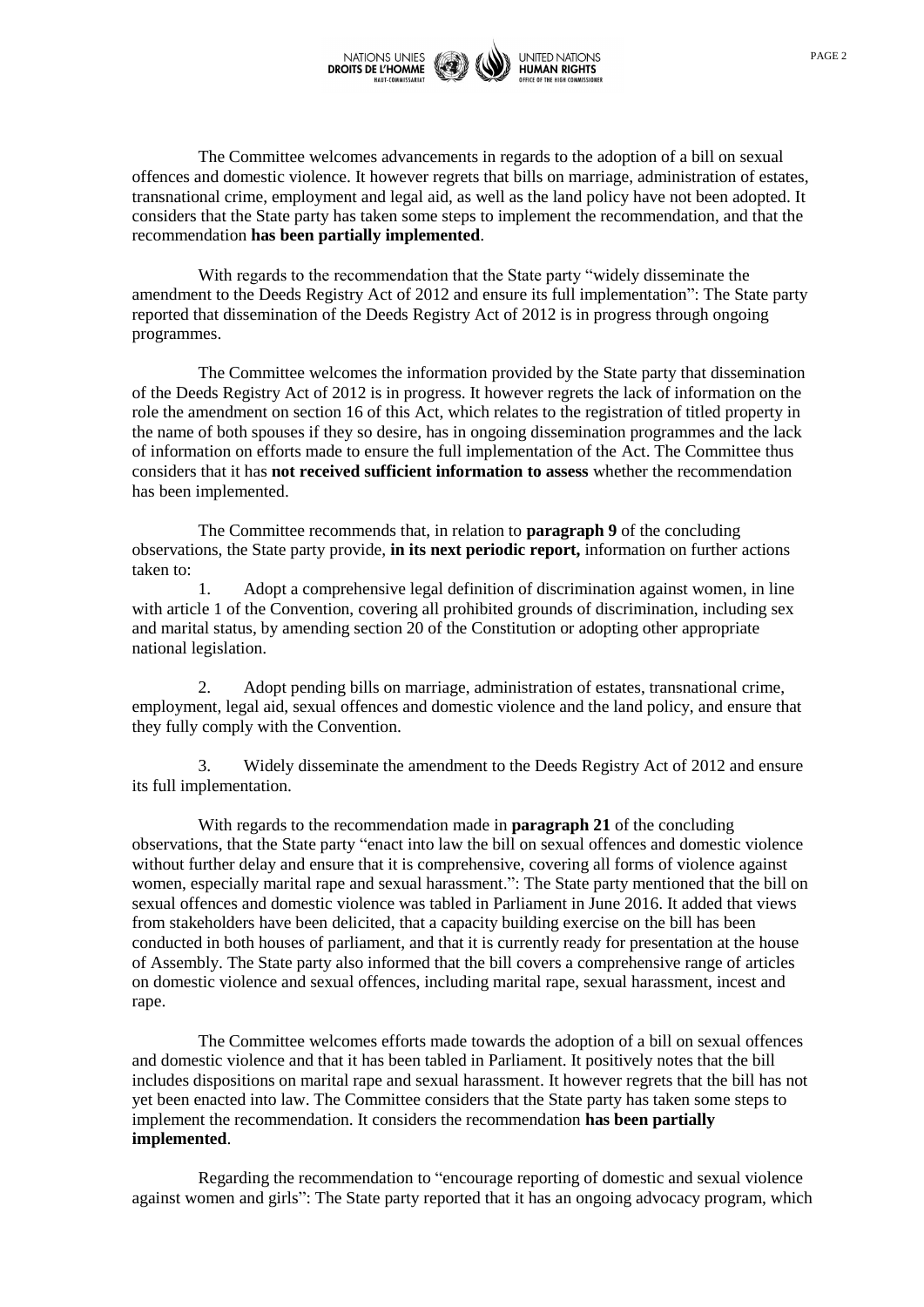

includes campaigns to sensitize and disseminate information on violence and on reporting structures to the public.

The Committee takes note of the information provided by the State party on an existing advocacy programme, raising awareness of the public on violence and reporting structures. It considers that the State party has taken significant steps to implement the recommendation. It considers the recommendation **has been implemented**.

With regards to the recommendation that the State party "ensure that complaints are effectively investigated and perpetrators punished with sanctions commensurate with the gravity of the offence": The Committee **did not receive any information to assess** whether the recommendation has been implemented.

In relation to the recommendation "to address the culture of impunity regarding domestic and sexual violence": The Committee **did not receive any information** to assess whether the recommendation has been implemented.

Regarding the recommendation "to develop a system for regular collection of statistical data on cases, focusing on all forms of violence against women, including domestic violence and abduction, which should be disaggregated by age, type of offence and relationship between perpetrator and victim": The State party reported that it established a National Surveillance System in 2009, which is in charge of regular collection of data on violence and abuse.

The Committee welcomes information provided by the State party on the existing National Surveillance System, which regularly collects data on violence and abuse. The Committee however regrets the absence of measures taken to collect specific data on violence against women, including domestic violence and abduction, and to disaggregate data by age, type of offence and relationship between the perpetrator and the victim. It considers that the State party has taken some steps to implement the recommendation, and that the recommendation **has been partially implemented**.

With regards to the recommendation that the State party "decentralize one-stop centres and shelters to the four regions of the State party in order to ensure that women and girls who are victims of violence can gain access to them": The State party reported that it is integrating One-Stop Centres in hospitals. It informed that this process has been completed at the Raleigh Fitkin Memorial Hospital in Manzini region and is ongoing at the Lubombo Referral Hospital. It added that discussions on this process are in progress in the remaining region, Shiselweni.

The Committee welcomes measures taken to make One-Stop Centers available in all four regions of the State party. The decentralization process not yet having been completed, the Committee considers that the recommendation **has been partially implemented**.

Regarding the recommendation "to establish a national violence coordination mechanism with a mandate to tackle all forms of violence against women and girls and to coordinate national efforts to prevent and eliminate such violence": The State party reported that it has established and launched a High Level Task Force on Violence and a Multi-Sectoral Technical Team on Violence in November 2016 to coordinate violence issues nationally.

The Committee takes note of the establishment and launch of a High Level Task Force and a Multi-Sectoral Technical Team on Violence for the coordination of issues on violence. It however regrets that no mechanism to specifically tackle all forms of violence against women and girls and coordinate national efforts to prevent and eliminate such violence has been created. The Committee considers that the State party has taken some steps to implement the recommendation. It considers that the recommendation **has been partially implemented**.